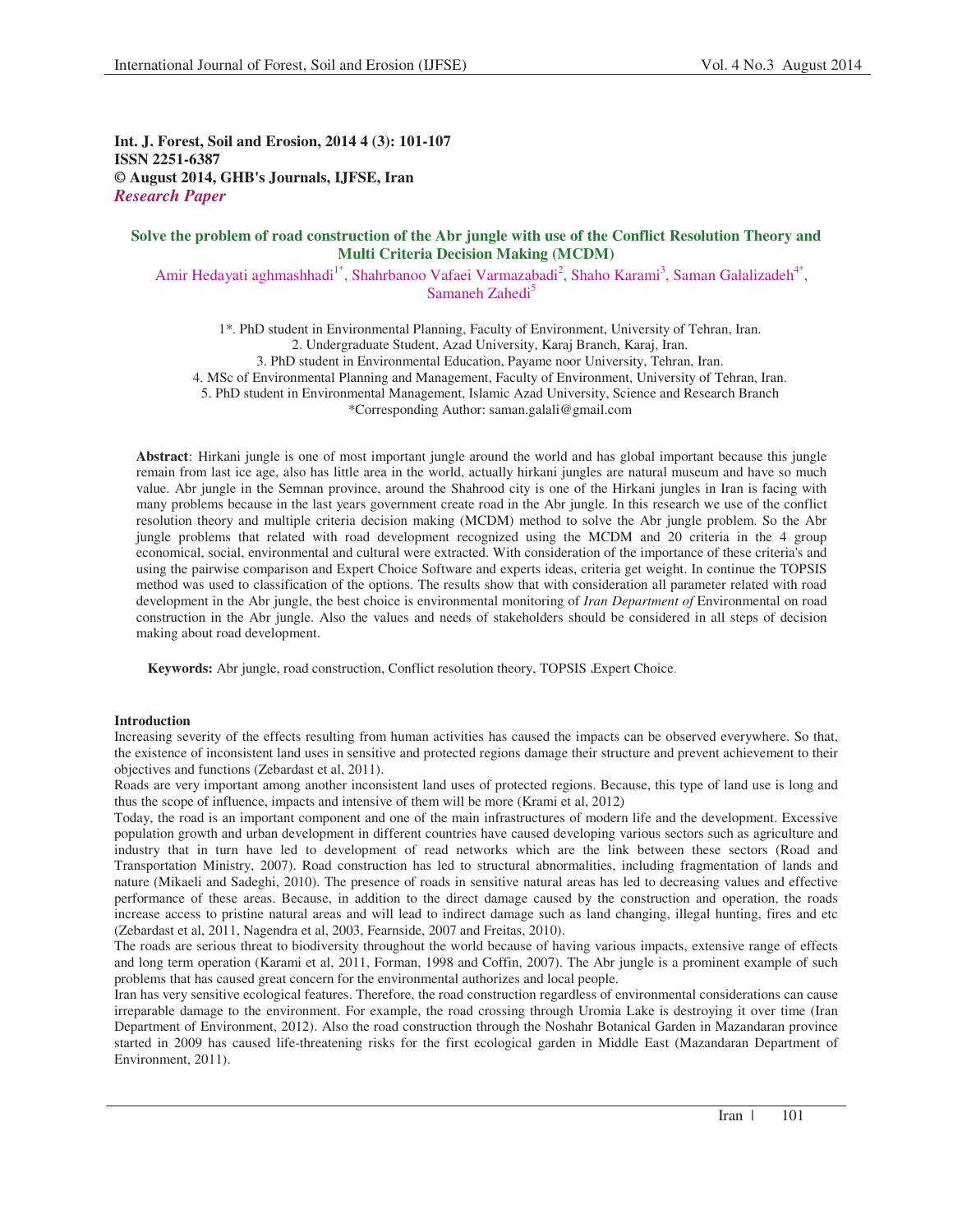There is opposition and compliant groups in relation to the road construction through Abr jungle and the final solution and reaching an agreement require the participation of all these groups. Conflict theory is one of the most effective strategies for resolving this problem.

Conflict is a process in which a conscious effort is being carried out by groups or individuals to deal with other individuals or groups (Lee, 2010.) Michael Nicholson defines it as an activity which takes place when conscious beings (individuals or groups) wish to carry out mutually inconsistent acts concerning their wants, needs or obligations (Nicholson, 1992).

The origin of conflict can include different themes such as the lack of agreement on objectives and constraints and resources sharing. In the most cases, disagreement on the objectives is because of different needs and values, but in relation to conflict on resources sharing and constraints, stakeholders are not able to find a practical solution in which the all involved groups are considered.

Conflict management is the process of limiting the negative aspects of conflict while increasing the positive aspects of conflict. The aim of conflict management is to enhance learning and group outcomes, including effectiveness or performance in organizational setting (Ra him, 2002, p. 208). The key point of conflict management is selecting appropriate method after diagnosing the causes of conflict.

The creative decision making is required to conflict management of the groups involved in. this decision making is a knowingly process that is based on creativity and human intelligence, experience and insight. But complexity of the environmental conditions and variety of internal and external factors influencing the decision making has created a complex condition with uncertainty.

Although each manager has different ways for decision making but most of them agree on the following steps in creative decision-making process:

- Problem definition
- Identify solutions
- Data collection
- Decision making

In this research, the above process is used for creative decision making. Therefore, the purpose of this paper is analysis of the conflict about Abr jungle and determines the share of groups involved in this issue using TOPSIS method.

# **Martial mad Methods**

# **The Case Study**

Abr jungle (cloud forest) is one of the oldest forests belongs to the third period of geological. Abr jungle is located in the north of Shahrood city, between Shahrood and Azad shahr with geographic coordinates 57 and 54, 12 and 55 east and 42 and 36 to 50 and 36 is the latitude. Cloud forest area is 35 thousands hectares and in most seasons is overcast and foggy. Plants can be oak tree, maple, hornbeam, milky, alder, hackberry and free pasture plants species Hat Mir Hasan, Choubak, Sainfoin, tail fox, named the thyme and clover. Animals in this area can, brown bear, wolf, leopard, Wild boar, jackal, fox, rabbits, antelope and goat, chamois, and birds, partridges, pigeons forest, quail, forest eagle, vulture, falcon, dove, pheasant Nambrd them. Extent of Abr jungle region and the diameter of more than 13 thousand hectare and type of Caspian forests or is Hyrcanian.

Abr jungle is located at the confluence of three main climatic streams of west and south of Asia, the Siberian high-pressure streams (dry and cool streams, subtropical high pressure and hot sterams) and Atlantic and Mediterranean streams. The confluence of these different climates in a smaller geographic area is unique in the world.



Fig 1. Position of the study area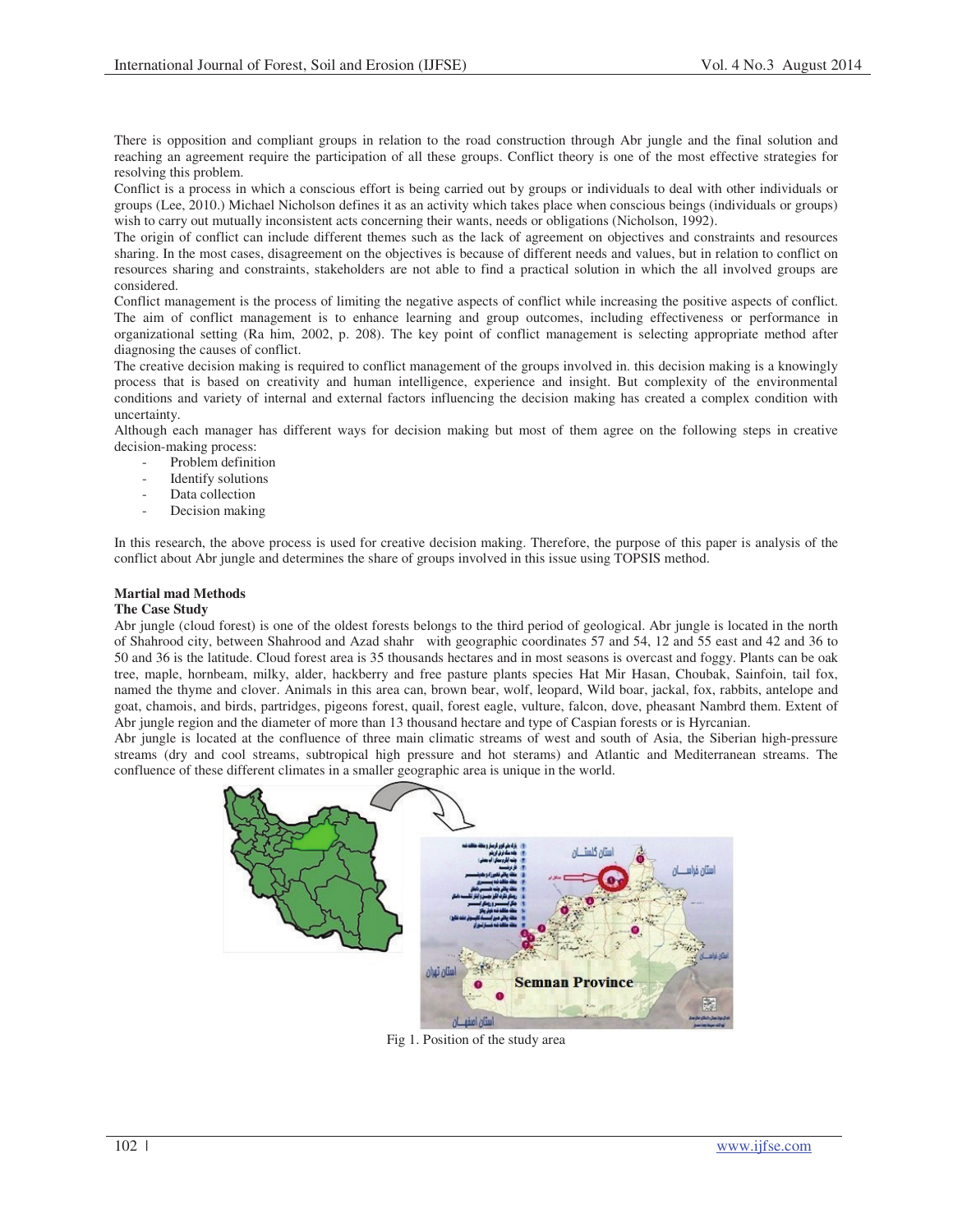### **Methodology**

The method of this study is based on field research and literature review. In this way, the problems arising from road construction in Abr jungle were identified. Also the stakeholders and those groups opposed to road construction were determined. In order to consider the view of all of them, primarily the possible options of road construction were identified and then the options were scored with the help of expert opinions and using TOPSIS model and Expert Choice software and finally the best option were selected.

### **TOPSIS Model**

TOPSIS<sup>1</sup> model is a multi-criteria decision analysis method, which was originally developed by Hwang and Yoon in 1981and Hwang. TOPSIS is based on the concept that the chosen alternative should have the shortest geometric distance from the positive ideal solution and the longest geometric distance from the negative ideal solution (Hwang & Yoon, 1981, Nabibidhendi et al, 2012). In this method, a number of alternatives  $(0, 1, 2, \ldots, m)$  are measured by a number of indicators  $(0, 1, 2, \ldots, n)$  and every problem can be considered as a geometric system including a number of points (0, 1, 2,…, m) in "n" dimensional space(Emami et al, 2012 and Chen, 2000).

It is assumed that the utility of each indicator is uniformly increasing or decreasing, or in other words, indicators have positive or negative nature. The positive one is benefit index and the negative one is cost index (Karami et al, 2013). So the ideal solution can be easily identified. That is, the best and worst present value of an index, respectively represent it's positive and negative ideal (Azar & Rajabzadeh, 2003). The problem solving through this method involves the following steps:

First of all the criteria should be defined. In this study 20 criteria in four different groups presented in Fig 1 are used to identify and solve the problem.



Figure 2. The criteria and sub-criteria

If the value of criteria be different, the criteria are scored relative to objective and the sub-criteria also are scored relative to criteria. Then the criteria weights are obtained (Karami, et al, 2013). The Expert Choice software is used if the number of criteria be high. In this method, pairwise comparisons are performed using Saati pairwise comparison matrix (Nabibidhendi et al, 2012).

Expert Choice: is decision-making software that is based on multi-criteria decision making. Expert Choice implements the Analytic Hierarchy Process and has been used in fields such as manufacturing, environmental management and agriculture (McGinley, 2012). In principle, the pairwise comparisons import into the software and then the weight of criteria relative to objective, the weight of sub-criteria relative to criteria and the total weight of options are calculated in analytic hierarchy process (Ghodsipoor, 2003).

Evaluation of criteria shows that some of criteria are more important to assess the effects of road construction. For example, the criteria in the environmental group are more important than the criteria in the other groups. So at this stage of the research, the criteria weights are determined. For this purpose, pairwise comparisons were performed using different expert opinions in the field of environment, natural resources, forestry, environmental economy and etc. Then the criteria and the pairwise comparison were imported into Expert Choice software. The weights of criteria are shown in Figure 3.

-

<sup>1</sup> Technique for Order of Preference by Similarity to Ideal Solution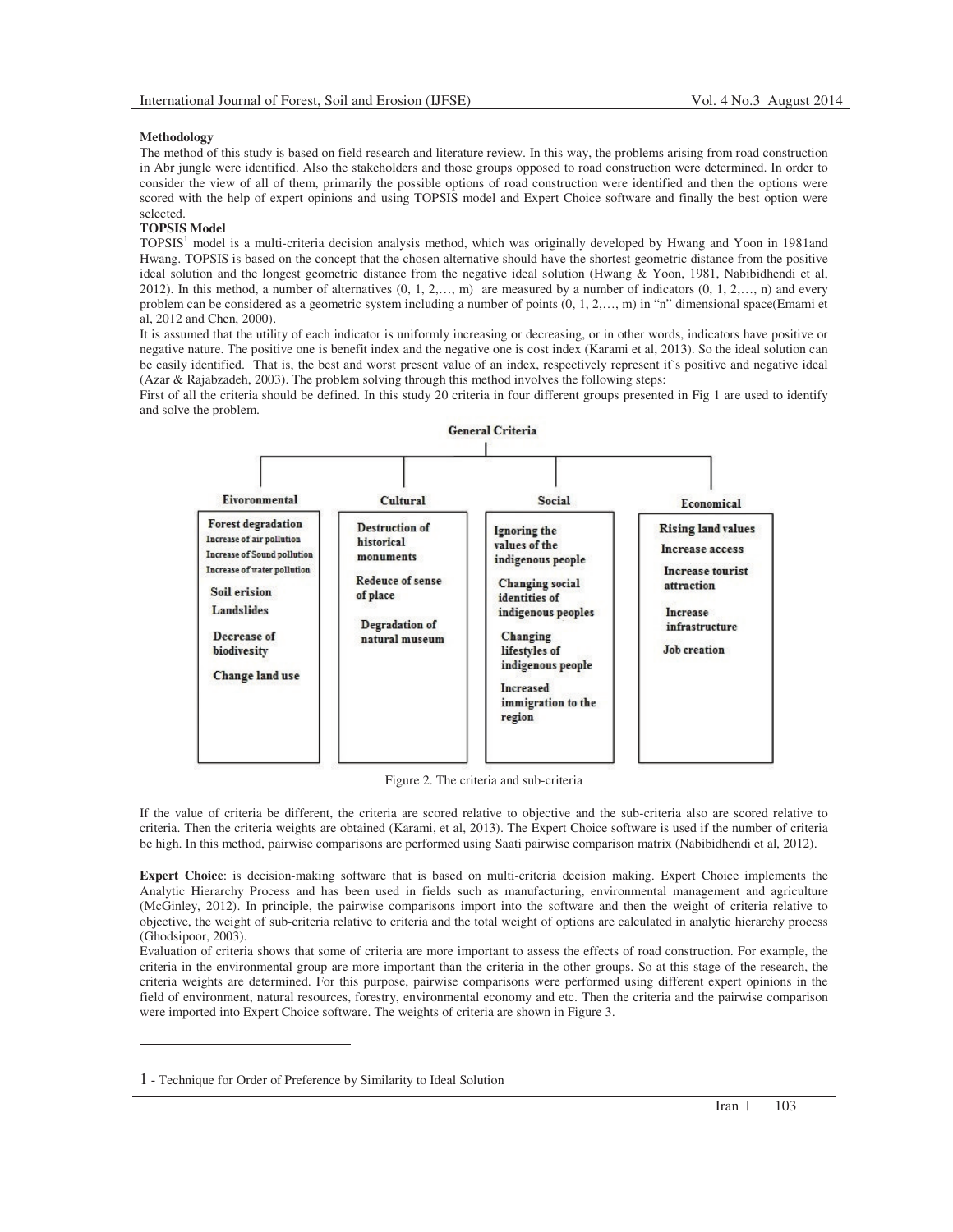| $($ Ollousipool, $200J$ |         |  |  |  |  |  |  |
|-------------------------|---------|--|--|--|--|--|--|
| Importance              | Score   |  |  |  |  |  |  |
| Equal importance        |         |  |  |  |  |  |  |
| Mid-importance          |         |  |  |  |  |  |  |
| Strong importance       | 5       |  |  |  |  |  |  |
| Very strong importance  |         |  |  |  |  |  |  |
| Decisive importance     |         |  |  |  |  |  |  |
| Middle values           | 2.4.6.8 |  |  |  |  |  |  |

Table 1: Saati scale for priority<br>
(Ghodsineer, 2003)  $(Chodoin)$ 



Fig 3. The weight for each criterion

#### **The options of conflict resolution of road construction in the Abr Jungle**

There are three different views and three groups supporting these views in the case of road construction in Abr Jungle. The first group supports the rapid road construction without special considerations includes Ministry of Roads and Urban Development and the large landowners that looking for their maximum benefit. The second group includes Iran Department of Environment and environmental advocates. This group is looking for the aims of sustainable development and therefore they are demanding road construction with regard to environmental aspects. The third group also includes indigenous people and some of environment advocates opposed to road construction in this untapped region. The options proposed are present in Figure 4.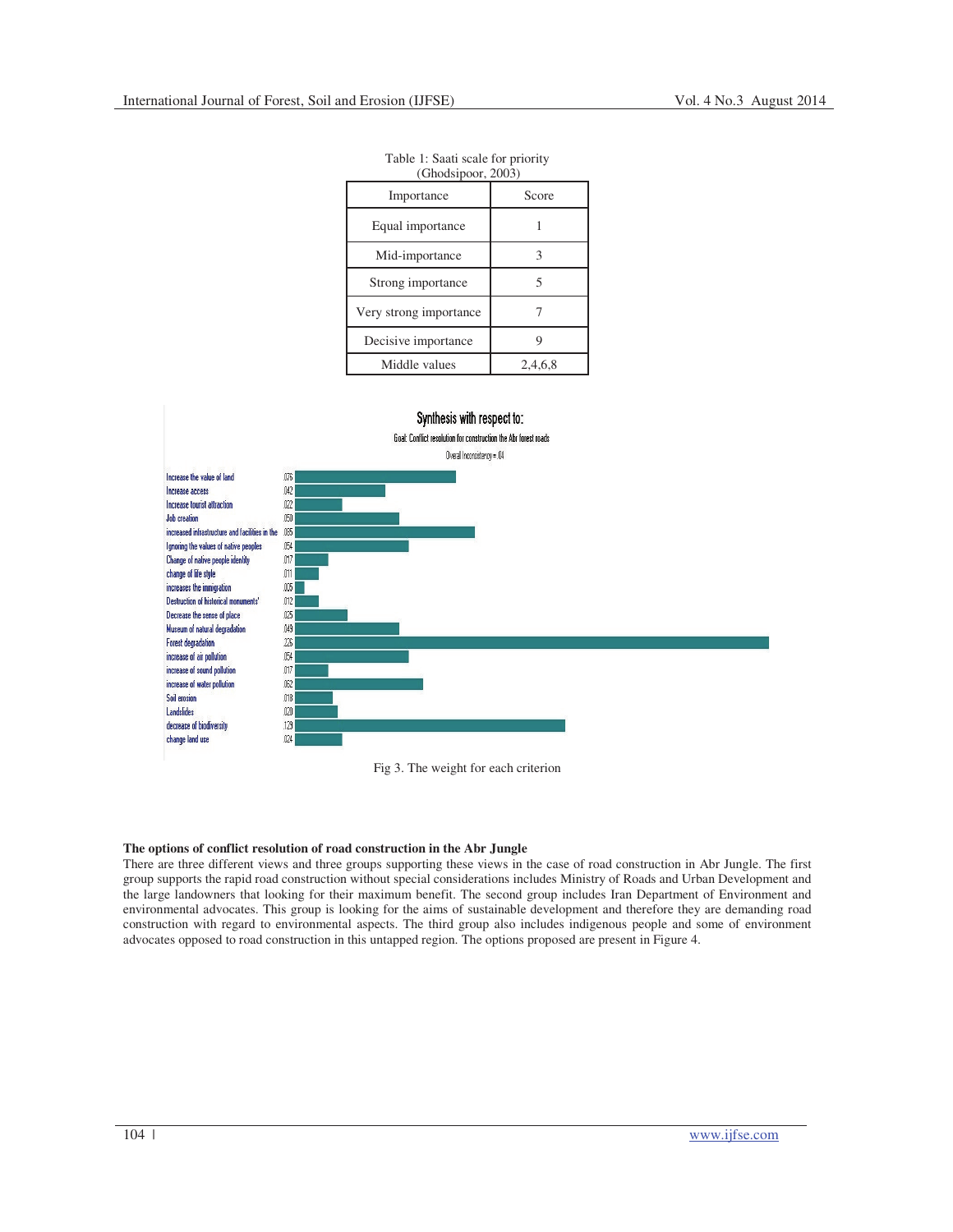

Fig 4: the options for resolution of conflict

# **Results**

# **Determine the final weight of road construction in Abr Jungle**

In this step, the weighted and decision matrix are imported in TOPSIS software. This software performs the stages of TOPSIS implementation and then provides the output (Statistics Analysis Site, 2012). The options were scored with the help of expert opinions. The range of 1 to 10 has also been used to for scoring the options (Fig 5).

The final weight of each option is determined in the output shown in Figure 5. These weights indicate the acceptability of project by expert and if the numbers are larger, the solution to implement the project will be more important. As shown in Figure 5, after investigating economic, social, cultural and environmental aspects, the second option that is the road construction in Abr Joungle was preferred under supervision of Iran Department of Environment.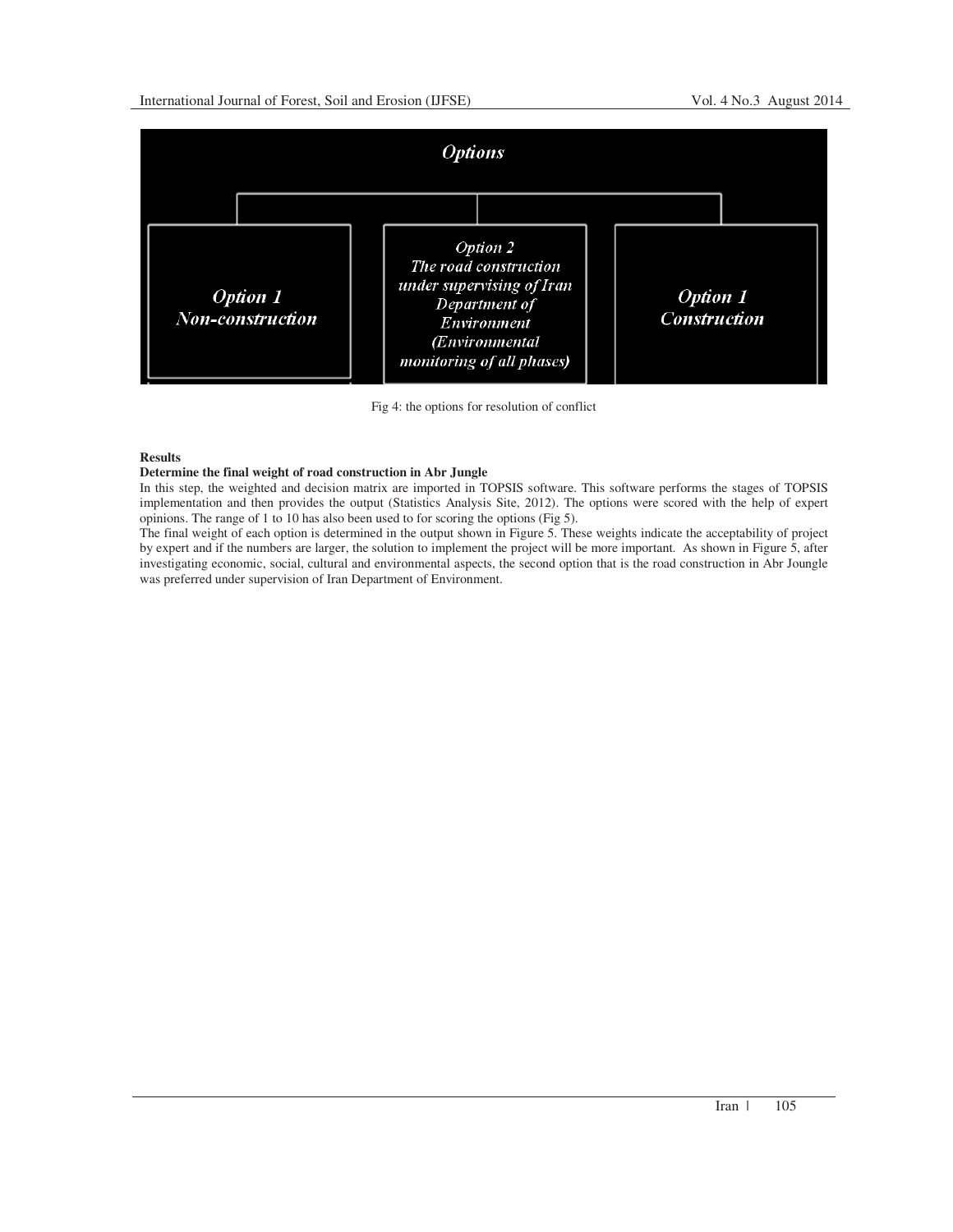|                 |                      |                                       |       |                   | <b>Options</b>       |                                                                       |                         |          |                |                |
|-----------------|----------------------|---------------------------------------|-------|-------------------|----------------------|-----------------------------------------------------------------------|-------------------------|----------|----------------|----------------|
|                 |                      |                                       |       |                   | $\mathbf{1}$         | $\overline{2}$                                                        | $\overline{\mathbf{3}}$ |          |                |                |
|                 |                      |                                       | Units | 98.<br>Importance | Construction of Iran | Construction<br>under<br>supervising Non<br>Environment<br>department | Construction            | Goal     | - Ideal        | + Ideal        |
|                 | $\blacktriangleleft$ | Incersea the value of land            |       | 0.076             | $\overline{7}$       | 9                                                                     | $\mathbf{0}$            | maximize | $\sigma$       | 9              |
|                 | $\overline{2}$       | Increase access                       |       | 0.042             | 6                    | 8                                                                     | $\circ$                 | maximize | $\Omega$       | 8              |
|                 | 3                    | <b>Increase tourist attraction</b>    |       | 0.022             | 4                    | $\overline{9}$                                                        | 1                       | maximize | $\mathbf{I}$   | 9              |
|                 | 4                    | <b>Job</b> creation                   |       | 0.05              | 6                    | 6                                                                     | 1                       | maximize | $\mathbf{1}$   | $\epsilon$     |
|                 | 5                    | Increase infrastracture               |       | 0.085             | 5                    | 5                                                                     | $\Omega$                | maximize | $\Omega$       | 5              |
|                 | 6                    | Ignoring the values of native peoples |       | 0.054             | $\overline{7}$       | 5                                                                     | 1                       | minimize | $\overline{7}$ | ٦              |
|                 | $\overline{7}$       | Change of native peoples identity     |       | 0.017             | 4                    | $\overline{4}$                                                        | $\overline{2}$          | minimize | 4              | $\overline{2}$ |
|                 | 8                    | Change of life style                  |       | 0.011             | $\overline{2}$       | $\overline{2}$                                                        | 1                       | minimize | $\overline{2}$ | 1              |
|                 | $\overline{9}$       | <b>Increase the immgrations</b>       |       | 0.005             | 3                    | 3                                                                     | 1                       | maximize | 1              | 3.             |
| <b>Criteria</b> | 10                   | Destruction of historical monuments   |       | 0.012             | $\overline{7}$       | 3                                                                     | 1                       | minimize | $\overline{7}$ | 1              |
|                 | 11                   | Decrease the sense of place           |       | 0.025             | $\overline{4}$       | $\overline{3}$                                                        | 1                       | minimize | 4              | 1              |
|                 | 12                   | Museum of natural degradation         |       | 0.049             | 5                    | 3                                                                     | 1                       | minimize | 5              | 1              |
|                 | 13                   | <b>Forest degradation</b>             |       | 0.228             | 9                    | 3                                                                     | $\overline{1}$          | minimize | 9              | 1              |
|                 | 14                   | Increase of air pollution             |       | 0.054             | 4                    | 3                                                                     | 1                       | minimize | 4              | 1              |
|                 | 15                   | Increase of sound pollution           |       | 0.017             | 5                    | $\overline{3}$                                                        | 1                       | minimize | 5              | 1              |
|                 | 16                   | Increase of water pollution           |       | 0.062             | $\overline{7}$       | 3                                                                     | $\mathbf{1}$            | minimize | $\overline{7}$ | $\overline{1}$ |
|                 | 17                   | Soil erosion                          |       | 0.018             | $\overline{7}$       | 3                                                                     | $\overline{2}$          | minimize | $\overline{7}$ | 2              |
|                 | 18                   | Landslide                             |       | 0.02              | 6                    | 3                                                                     | 1                       | minimize | 6              | 4              |
|                 | 19                   | Decrease of biodiversity              |       | 0.129             | 4                    | $\overline{2}$                                                        | 1                       | minimize | 4              | 4              |
|                 | 20                   | Change of land use                    |       | 0.024             | 4                    | 3                                                                     | $\overline{2}$          | minimize | 4              | $\overline{2}$ |
|                 |                      |                                       |       | Score             | 0.28                 | 0.73                                                                  | 070                     |          |                |                |

Fig 5: The final weight of the options in road construction project

#### **Conclusion**

Growth of urbanization and development of urban and suburban transportation systems led to people welfare and roads as well as plays an important role in transfer goods, energy and people. Although road development leads to enhancing the quality of life in recent decades, but also has disadvantages such as damage of environment.

Forests are our surrounding environment that can provide social, economic and environmental services for human. Road construction in jungle may cause irreparable damages to the forest environment that take year to repair if it is not along with environmental principle and monitoring. Abr jungle in the Semnan province, around the Shahrood city is one of the Hirkani jungles in Iran that face with many problems because it is facing with the issue of road construction. Each of the options for construction or non-constructing will strength or weaken the interests of a special group. Therefore, in this study after reviewing issues of road construction in Abr Jungle and considering all respective issues, the 20 criteria were determined and then were categorized in four groups: environment, social, economy and cultural. In the next step, these criteria were weighted by experts and then the options also were scored in TOPSIS software.

Finally, the option of road construction in Abr Joungle under supervision of Iran Department of Environment was preferred with little different than the non-construction. In this regard, Iran Department of Environment should monitor all phases of planning, design and implementation of the road construction which in minimal damage be imposed on this jungle. It should be noted that the road construction regardless of indigenous people, has concerned them. So considering the public needs is very important in terms of environmental planning.

The planner decisions are influenced by his or her adjudication and value judgment, because the nature of decision making is based on prioritizing of one option compared to other options that is the same kind of value judgment and also has a value background (Fainstein and Campbell, 2012). On the other hand, the planning as a communication science and influenced by social values requires determining goals based on norms and values of society.

Therefore, the logic of planning along with the social aspects is the approach that is able to solve the problem of road construction in Abr Jungle. This approach states that in addition to environmental issues, the social and economic aspects also should be considered in planning. In fact, this approach seeks to establish social-environment justice, because it is hard for people to understand the environmental goods and social– environmental justice helps to listening to the 'voice of stakeholder'. The environmental planning can be used to achieve such justice, because its main goal is the productive use of lands and natural resources.